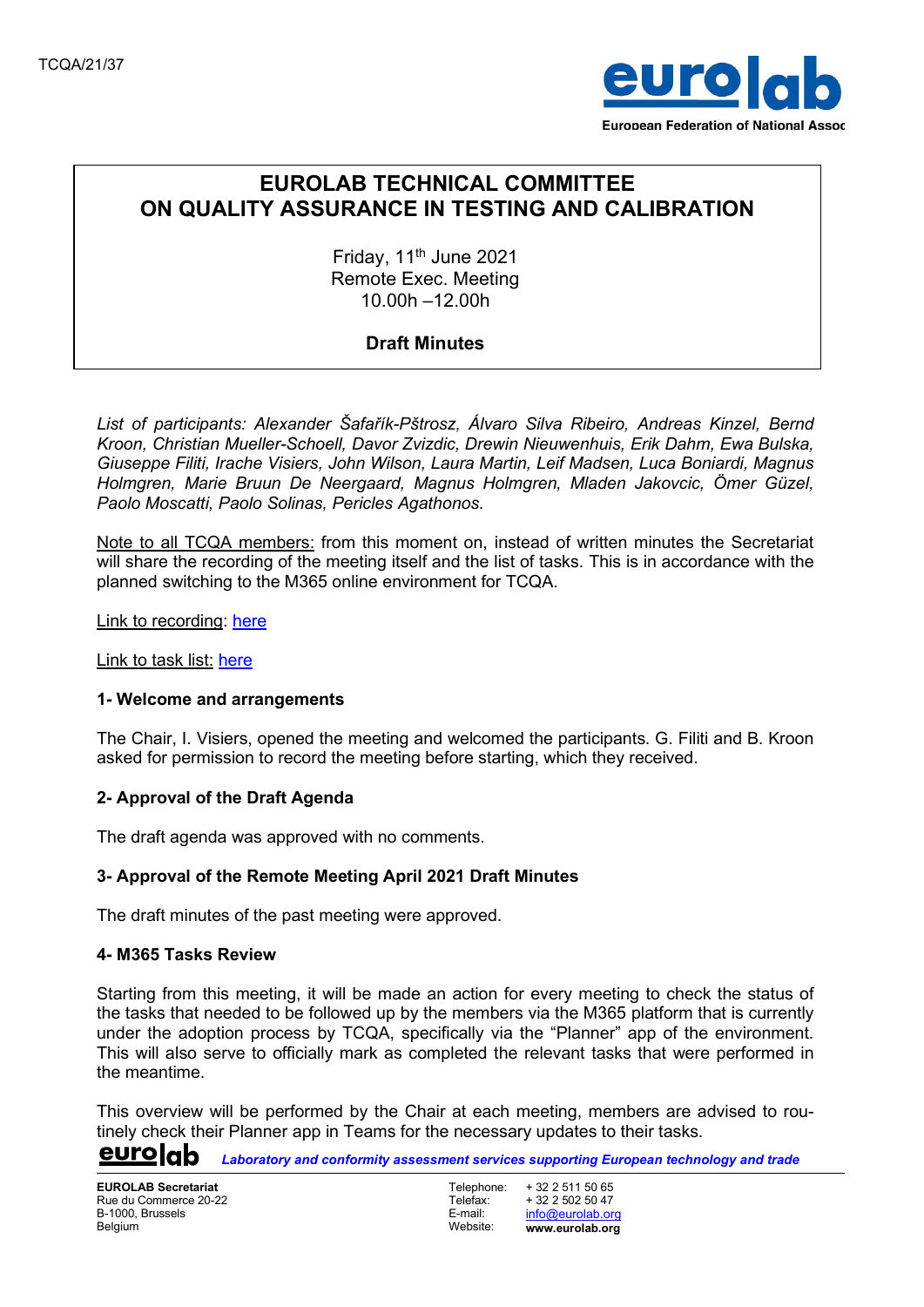# 5- TCQA Internal Documents

# 5.1 CookBook Updates

The current status/revision of CookBook N.18 was discussed and an update was provided by G. Filiti. He explained to the committee how the CB was distributed within TIC Council (specifically, within the Commodities and the Accreditation & Standardization committees), as well as within ILAC-LC and EA-LC – thanks to the help of the respective EUROLAB representatives within EA and ILAC. The CookBook has thus been disseminated as originally proposed in the last meeting of the Risk Analysis WG, and G. Filiti will proceed to let the committee know of any relevant reactions.

# 5.2 New documents

- Decision rules applied to CMC's: currently A. Ribeiro and J. Wilson are currently gathering information in order to create the first draft of the document. More information will be shared during the next TCQA meeting in September.
- Method validation in calibration: A. Ribeiro and J. Wilson are still collecting state-of-theart document, no further updates for now.

# 6- TCQA Projects

# 6.1 Working Groups

- Remote Assessments Horizontal Task Force: a recap of the progress so far was shared by G. Filiti. The HTF has been hard at work to create an outline document of the next steps, the idea is thus to create a paper on remote assessment activities for conformity assessment. More information will be shared after the next meeting of the HTF on June 15<sup>th</sup>.
- Decision Rules WG: During the last meeting of the WG, the results of the survey on decision rules that was distributed to the members were shared with the committee. It emerged that there are currently problems of communications between labs and customers, so it was decided to create and distribute a leaflet dedicated to customers in order to better explain the concept and the principles of the matters related to Decision Rules. C. Müller-Schöll and A. Silva Ribeiro are responsible, and a draft was prepared before the meeting. This draft leaflet was opened and discussed during the meeting the advice to include graphics and references to external documentation was shared within the committee. It was proposed for it to be distributed to a couple of laboratories in order to gauge their interest and receive feedback.

Furthermore, further details on the future EUROLAB webinar on Decision Rules was also shared. The idea is to create an hour and a half open space to discuss problems and issues around this topic, and the webinar will possibly be addressed to laboratories, users, accreditors and organizations such as ILAC (LC) and EA (LC and AB). The webinar has been currently set for October, Tuesday 5<sup>th</sup>. An invitation letter to EA-LC and EA-AB will be sent from the Secretariat, which will also create a one-pager with information to be sent to the speakers and Q&A. Relevant information shall be distributed by the end of June.

 Future WG on Measurement Uncertainty: Ö. Güzel and M. Jakovcic will address some further contacts in order to start populating the WG, while A. Kinzel will look out for and

Laboratory and conformity assessment services supporting European technology and trade

<u>eurolab</u>